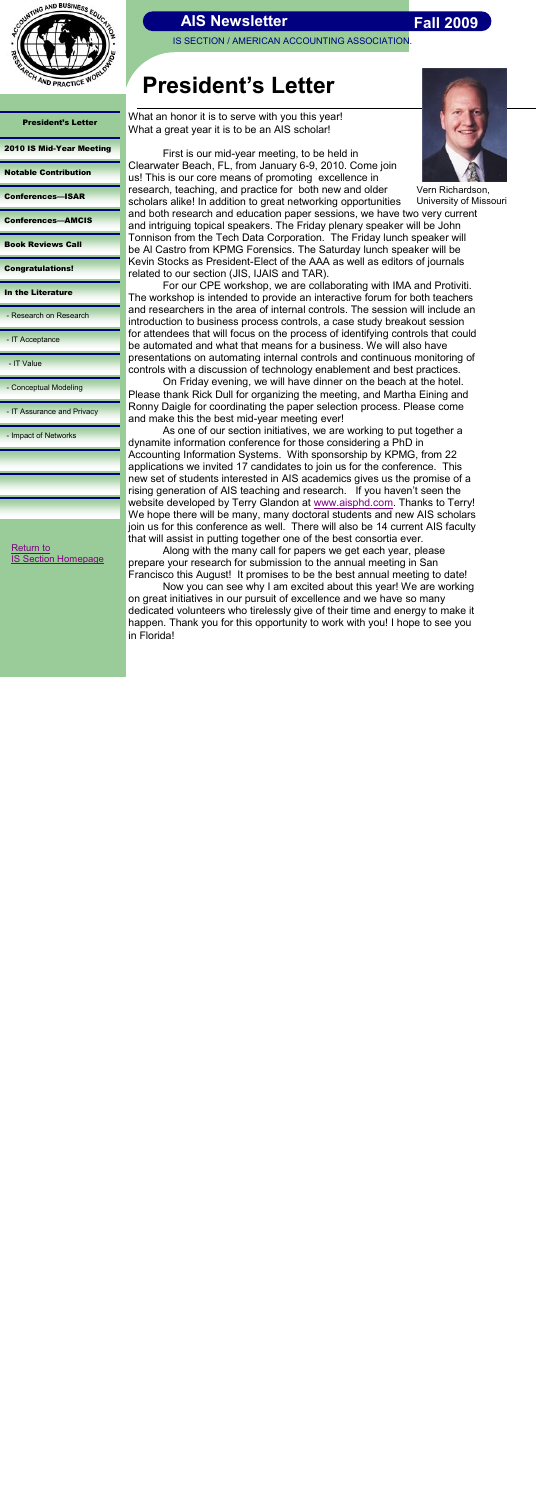

IS SECTION / AMERICAN ACCOUNTING ASSOCIATION

[President's Letter](#page-0-0) 

2010 IS Mid-Year Meeting

[Notable Contribution](#page-2-0)

[Conferences](#page-3-0)—ISAR

[Conferences](#page-4-0)—AMCIS

[Book Reviews Call](#page-5-0)

[Congratulations!](#page-6-0)

[In the Literature](#page-7-0)

- [Research on Research](#page-8-0)

- [IT Acceptance](#page-9-0)

- [IT Value](#page-10-0)

- [Conceptual Modeling](#page-11-0)

- [IT Assurance and Privacy](#page-12-0)

plenary speaker, a pre-conference workshop, panel discussions, research and education paper sessions and forums. We will also be offering a AIS New Scholar Information Conference – to help people considering PhD programs, current PhD students, and early career faculty. Make plans now to join us in January! Register on-line at: [http://aaahq.org/](http://aaahq.org/meetings/2010IS_online.htm) [meetings/2010IS\\_online.htm](http://aaahq.org/meetings/2010IS_online.htm)

- [Impact of Networks](#page-13-0)

# **2010 Information Systems Section Mid-Year Meeting and AIS New Scholar Consortium January 7-9, 2010**

[Return to](http://aaahq.org/infosys/index.html)  [IS Section Homepage](http://aaahq.org/infosys/index.html) The Information Systems Section of the AAA will hold its 2010 Mid-Year Conference in Clearwater Beach, Florida. The meeting will include a

**Hotel Information:** Hilton Clearwater Beach Resort 400 Mandalay Avenue Clearwater Beach,FL Phone: 717-461-3222 Room Rate: \$149

**Meeting Information**

**Workshop on Automating Internal Controls**. Please plan to join us the afternoon of January 7, 2010 for an exciting workshop on internal controls. We are collaborating with IMA and Protiviti to conduct the workshop. The workshop is intended to provide an interactive forum for both teachers and researchers in the area of internal controls. The session will include an introduction to business process controls, a case study breakout session for attendees that will focus on the process of identifying controls that could be automated and what that means for a business. We will also have presentations on automating internal controls and continuous monitoring of controls with a discussion of technology enablement and best practices. A second interactive breakout session will focus on developing plans to use the information presented. We are excited to have three experienced and accomplished professionals to conduct the workshop. Presenters include Rosemary M. Amato from Deloitte, and William Thomas and Jose Torres from Protiviti.

**AIS New Scholar Information Conference.** This is a combination of the 8th annual AIS New Scholar Consortium and a program for Ph.D. students, and those considering Ph.D. programs. We will kick off with a reception on Wednesday evening, January 6th. The consortium is open to all AIS and IS doctoral students and to AIS professors who received their Ph.D. after January 1, 2006. Conference attendees will meet on Thursday, January 7th and will receive advice from seasoned AIS faculty for successfully starting an academic career. The IS section will waive the registration fee for the entire meeting for doctoral students who are members of the IS section. This is made possible by a grant from the KPMG Foundation. Attendees may register for the consortium along with their meeting registration through the AAA online registration system.

**Concurrent Sessions.** The 2010 meeting will have concurrent sessions featuring both academic research papers and education research papers.

- **Research Forum.** This is an opportunity for authors to discuss their papers in an informal setting.
- **Strategic and Emerging Technologies Section**. The Strategic and Emerging Technologies Section of the AAA will join the IS section in this meeting. Some concurrent sessions will feature papers solely from the Strategic and Emerging Technologies Section.

<span id="page-1-0"></span>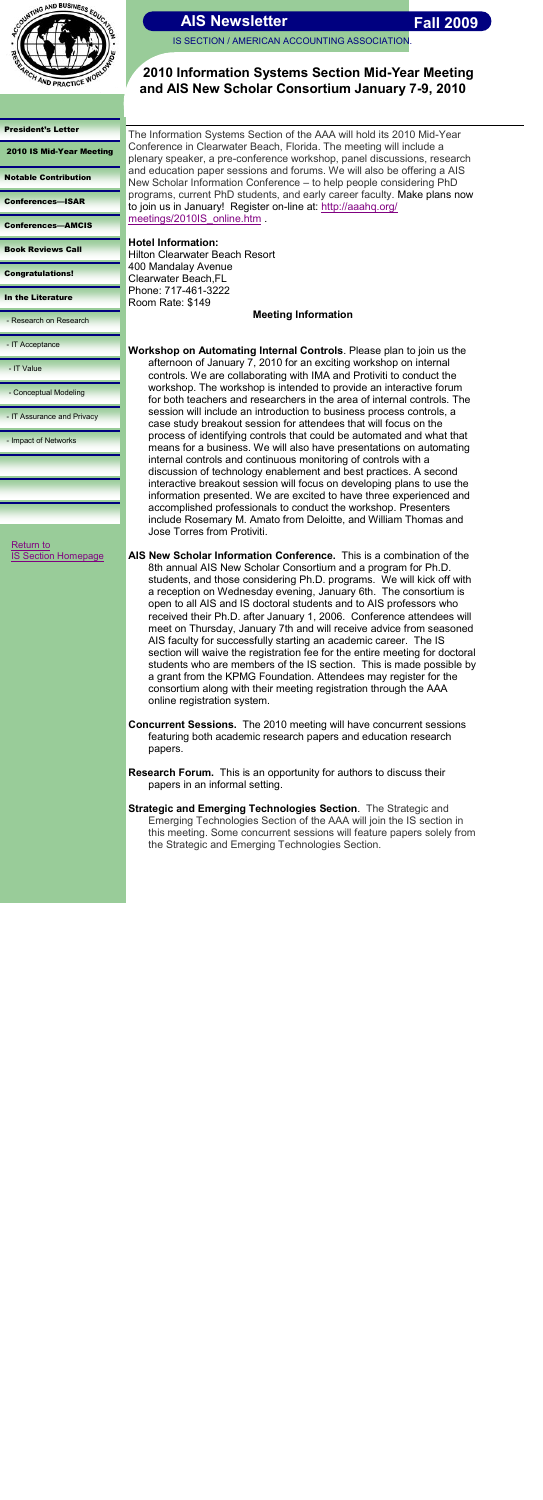

IS SECTION / AMERICAN ACCOUNTING ASSOCIATION

# [President's Letter](#page-0-0)  [2010 IS Mid-Year Meeting](#page-1-0) Notable Contribution [Conferences](#page-3-0)—ISAR

[Conferences](#page-4-0)—AMCIS

[Book Reviews Call](#page-5-0)

[Congratulations!](#page-6-0)

[In the Literature](#page-7-0)

- [Research on Research](#page-8-0)

- [IT Acceptance](#page-9-0)

- [IT Value](#page-10-0)

- [Conceptual Modeling](#page-11-0)

- [IT Assurance and Privacy](#page-12-0)

- [Impact of Networks](#page-13-0)

# **2010 Notable Contribution to the Accounting Information Systems Literature Award**

# **Call for Nominations**

The Information Systems Section of the American Accounting Association announces the 2010 Notable Contributions to the Accounting Information Systems Literature Award competition. Its purpose is to recognize exceptional contributions to AIS research, theory and practice. Award winner(s) will be honored with a plaque presented at the Information Systems Section Business Meeting at the 2010 AAA Annual Meeting.

# **Criteria for the award**

 $\bullet$ 

 $\bullet$ 

- Impact on accounting information systems research, theory or practice  $\bullet$ communities
	- Relevance to and impact on the IS and accounting research and practice communities
	- Topical or methodological originality and innovation
- Exceptional development of theory  $\bullet$ 
	- Awards will be granted only if the committee deems a nominated paper's contribution sufficient.

Evaluated criteria will include the quality and quantity of the nominated manuscripts' citations.

[Return to](http://aaahq.org/infosys/index.html)  **[IS Section Homepage](http://aaahq.org/infosys/index.html)**  This year's committee includes Manuel Sanchez [[JSanchez@walton.uark.edu\]](mailto:JSanchez@walton.uark.edu) and Jee-Hae Lim [\[jh2lim@uwaterloo.ca\]](mailto:jh2lim@uwaterloo.ca).

Please send nominations to this year's Committee Chair:

Dan Stone, Gatton Endowed Chair University of Kentucky Von Allmen School of Accountancy 355F Gatton Business and Economics Building Lexington, KY 40506, USA Phone: 859-257-3043 Fax: 859-257-3654 [dstone@uky.edu](mailto:dstone@uky.edu)

Deadline for nominations: **January 15, 2010**

# **Requirements**

## Manuscripts:

- Consideration shall be given to peer-reviewed books, monographs, and  $\mathbf{o}$ journal articles on research topics and methods in the field of accounting information systems (broadly defined).
- Published journal articles may be in any journal.  $\overline{O}$
- The work must have been published prior to December 31, 2002.  $\mathbf{o}$
- At least one of the authors of the work must be a current member of the  $\Omega$ AAA.

## Nominations:

- Nomination must be made by an AAA IS Section member.  $\overline{O}$
- Self-nominations are encouraged.  $\Omega$
- <span id="page-2-0"></span>Nominating letters should include statements of the importance of the  $\Omega$ work and its current or potential impact on accounting information systems theory or practice.
- Electronic submissions preferred, paper submissions (four copies)  $\mathbf{O}$ accepted.
- Members of this year's Notable Contribution committee are ineligible for  $\mathbf{O}$ this award.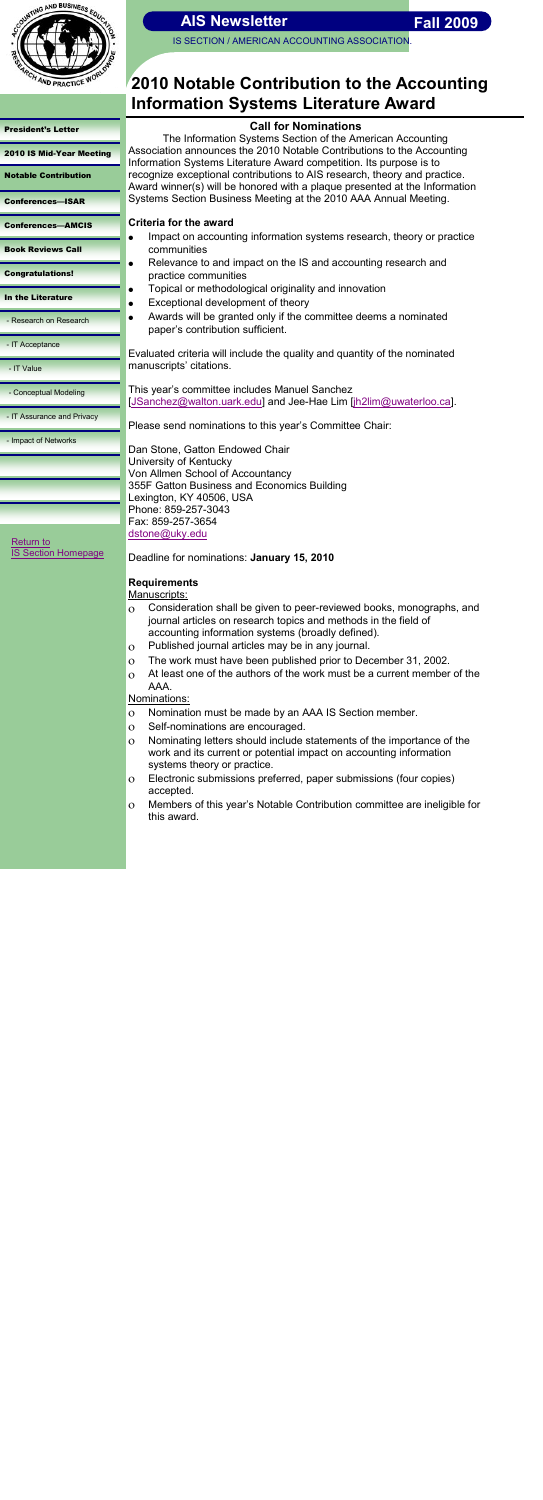

IS SECTION / AMERICAN ACCOUNTING ASSOCIATION

#### [President's Letter](#page-0-0)

|  |  | 2010 IS Mid-Year Meeting |
|--|--|--------------------------|
|  |  |                          |

[Notable Contribution](#page-2-0)

Conferences—ISAR

[Conferences](#page-4-0)—AMCIS

[Book Reviews Call](#page-5-0)

[Congratulations!](#page-6-0)

[In the Literature](#page-7-0)

- [Research on Research](#page-8-0)

- [IT Acceptance](#page-9-0)

- [IT Value](#page-10-0)

- [Conceptual Modeling](#page-11-0)

- [IT Assurance and Privacy](#page-12-0)

- [Impact of Networks](#page-13-0)

# **Conferences—ISAR**

## **Call for Papers-ISAR 2010**



**16th Annual International Symposium on Audit** 

**Research Singapore**

**24 and 25 June, 2010**

The 16th Annual International Symposium on Audit Research (ISAR) will be hosted by Nanyang Technological University on 24 and 25 June, 2010 in Singapore. ISAR is jointly organized by Nanyang Technological University, the University of Southern California (USA), Maastricht University (Netherlands), and the University of New South Wales (Australia). The symposium will be held at the Marina Mandarin hotel, Singapore.

## **Scope of Topics**

The scope of ISAR is intended to be broad and includes research papers and panels that deal with all aspects of auditing, attestation and assurance. Papers that utilize any of a broad range of research methodologies will be considered.

ISAR 2010 will coordinate with the World Continuous Auditing & Reporting Symposium [WCARS] to present research that focuses on information technology and continuous auditing. Papers in this area are to be submitted to ISAR as indicated below, and subject to regular review. ISAR 2010 will also be preceded immediately by a by-invitation ACCA/ IAAER miniconference in conjunction with the ACCA/IAAER call for academic research proposals [<http://www.iaaer.org/research>] that support the work of the International Auditing and Assurance Standards Board. During the mini-conference, proposal winners will present their research designs and preliminary results.

[Return to](http://aaahq.org/infosys/index.html)  **[IS Section Homepage](http://aaahq.org/infosys/index.html)** 

## **Submission of Papers**

To be eligible for presentation, manuscripts must follow the style guidelines of *Auditing: A Journal of Practice & Theory*. Please pay particular attention to the format and length requirements – the body of the manuscripts should not exceed 7,000 words or approximately 20-25 double-spaced pages. Please submit a single document with a title page which includes author(s) affiliation(s), and the contact author's email address. Accepted papers will not be published in formal proceedings and thus may be submitted to any appropriate journal for publication.

## **Paper Submission Deadline and Requirements**

Papers including the title page should be submitted electronically in Adobe Acrobat or Word formats. Papers, and where appropriate, related research instruments must be received no later than **31 January 2010,** and should be sent to: [papers@isarhq.org.](mailto:papers@isarhq.org)

## <span id="page-3-0"></span>**Further Information**

If you have questions about paper submission please email to [pers@isarhq.org.](mailto:pers@isarhq.org) For questions about the symposium please contact Hun Tong Tan at **AHTTAN@ntu.edu.sg or Ted Mock at [tmock@ucr.edu](mailto:tmock@ucr.edu)**. Further information is also posted at the ISAR website at [www.isarhq.org](http://www.isarhq.org) where you can also register for email updates on ISAR 2010.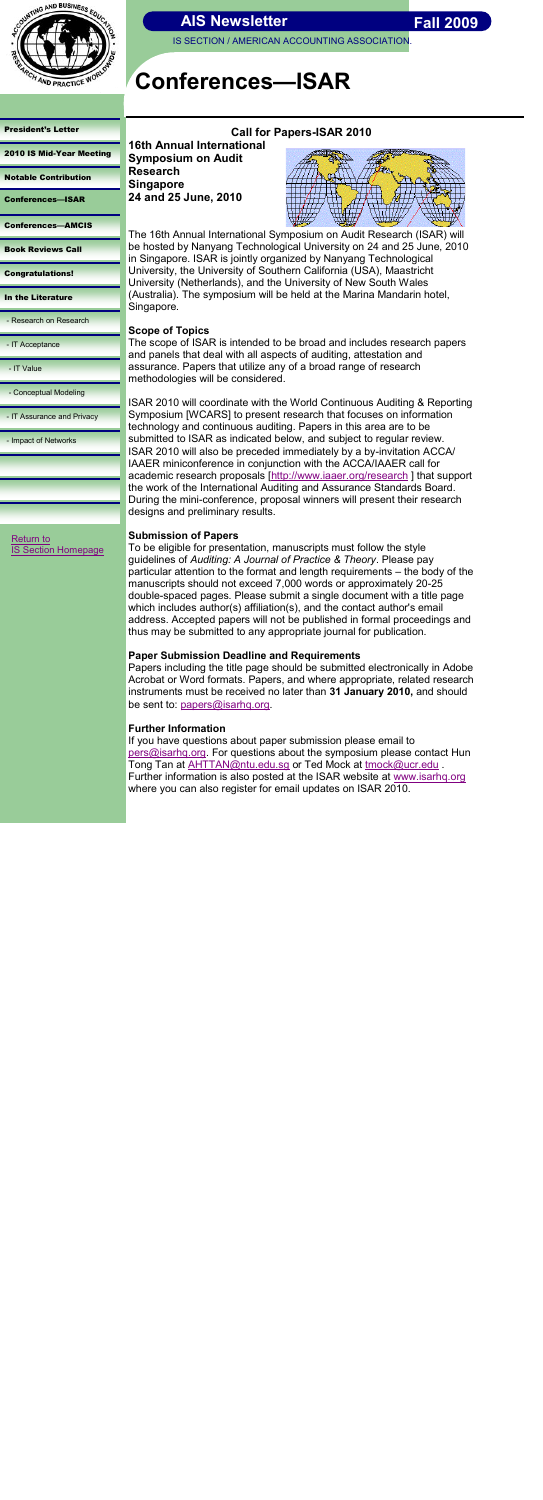

IS SECTION / AMERICAN ACCOUNTING ASSOCIATION

[President's Letter](#page-0-0) 

[2010 IS Mid-Year Meeting](#page-1-0)

[Notable Contribution](#page-2-0)

[Conferences](#page-3-0)—ISAR

Conferences—AMCIS

[Book Reviews Call](#page-5-0)

[Return to](http://aaahq.org/infosys/index.html)  **[IS Section Homepage](http://aaahq.org/infosys/index.html)** 

[Congratulations!](#page-6-0)

[In the Literature](#page-7-0)

- [Research on Research](#page-8-0)

- [IT Acceptance](#page-9-0)

- [IT Value](#page-10-0)

- [Conceptual Modeling](#page-11-0)

- [IT Assurance and Privacy](#page-12-0)

- [Impact of Networks](#page-13-0)

# **Conferences—AMCIS**

## **CALL FOR PAPERS 16th Annual Americas Conference on Information Systems (AMCIS) Accounting Information Systems Track August 13 – 15, 2010 Lima, Peru**

The Special Interest Group on Accounting Information Systems (SIGASYS) is pleased to announce a track on Accounting Information Systems at the upcoming 16<sup>th</sup> Annual Americas Conference on Information Systems (AMCIS 2010) to be held in Lima, Peru. The Accounting Information Systems track will highlight research that focuses on the link between accounting and information systems, including topics that range from IT governance to interorganizational information systems and draws from a variety of disciplines like accounting, psychology, sociology, cognitive science, behavioral science, economics, politics, computer science, and information technology. We invite you to submit your original research to one of the following Accounting Information Systems mini-tracks.

#### **Accounting Information Systems Mini-tracks** *Mini-track One: General Accounting Information Systems*

Mini-track Co-chairs:

Dr. Virginia Franke Kleist (West Virginia University) [virginia.kleist@mail.wvu.edu](mailto:Virginia.kleist@mail.wvu.edu)

Dr. Matthew Guah (Erasmus University) [guah@ese.eur.nl](mailto:guah@ese.eur.nl) Dr. Carsten Felden (TU Bergakademie Freiberg) [carsten.felden@bwl.tu-freiberg.de](mailto:carsten.felden@bwl.tu-freiberg.de)

Dr. Jamey Worrell (University of Alabama at Birmingham) [worrellj@uab.edu](mailto:worrellj@uab.edu)

This mini-track includes any topics in the field of accounting information systems (AIS) that are not included in the other specialized mini-tracks described below. Appropriate topics for this mini-track include (but are not limited to) system integration, IT governance, risk assessment and management, value of information systems, information assurance seals, global AIS, and case studies.

## *Mini-track Two: IS Control, Audit and Reporting*

January 4, 2010: AMCIS 2010 submission system available ([http://](http://mc.manuscriptcentral.com/amcis2010) [mc.manuscriptcentral.com/amcis2010\)](http://mc.manuscriptcentral.com/amcis2010)

Mini-track Co-chairs:

Dr. Ashley Davis (San Jose State University) [ashley@davissolutions.com](mailto:ashley@davissolutions.com)

This mini-track is focused on the role that AIS plays in capturing and storing transaction, ensuring their accuracy, timeliness and validity, and satisfying the organization's legal and regulatory requirements. AIS provides the vast majority of data required for operational, tactical, and strategic decision making, as well as the basis for interorganizational information sharing and external reporting to various stakeholder groups. Appropriate topics for this mini-track include (but are not limited to) continuous auditing, auditing end user systems, internal audit, COSO, CobiT, AS5, forensic auditing, data mining/business intelligence, querying, ebXML, XBRL, AIS use and data ambiguity.

<span id="page-4-0"></span>*Mini-track Three: Accounting Information Systems Models, Design and Implementation*

Mini-track Co-chairs:

This mini-track is focused on the role that AIS plays in creating models to help better store, process and represent the organization's resources, events and agents. This mini-track is intended to promote research on the different data and process models for AIS. Appropriate topics for this mini-track include (but are not limited to) AIS design, Resource-Event-Agent (REA) models, data models, enterprise systems, interorganizational information sharing, and data relevance.

## **Submission Guidance and Important Dates**

Submissions must represent original work that has not been published in a journal or conference proceedings. At least one author for each accepted paper must register for the conference. Submissions will be peer-reviewed using a double-blind system. Submission format and general conference information may be found at<http://www.amcis2010.org/home/> .

## **February 26, 2010: Submissions due**

April 12, 2010: Acceptance notification April 26, 2010: Camera-ready copies of accepted manuscripts due

Please contact the mini-track chairs or the track chair Dr. Carlos Ferran (Pennsylvania State University, [cferran@psu.edu\)](mailto:cferran@psu.edu) with any questions you may have.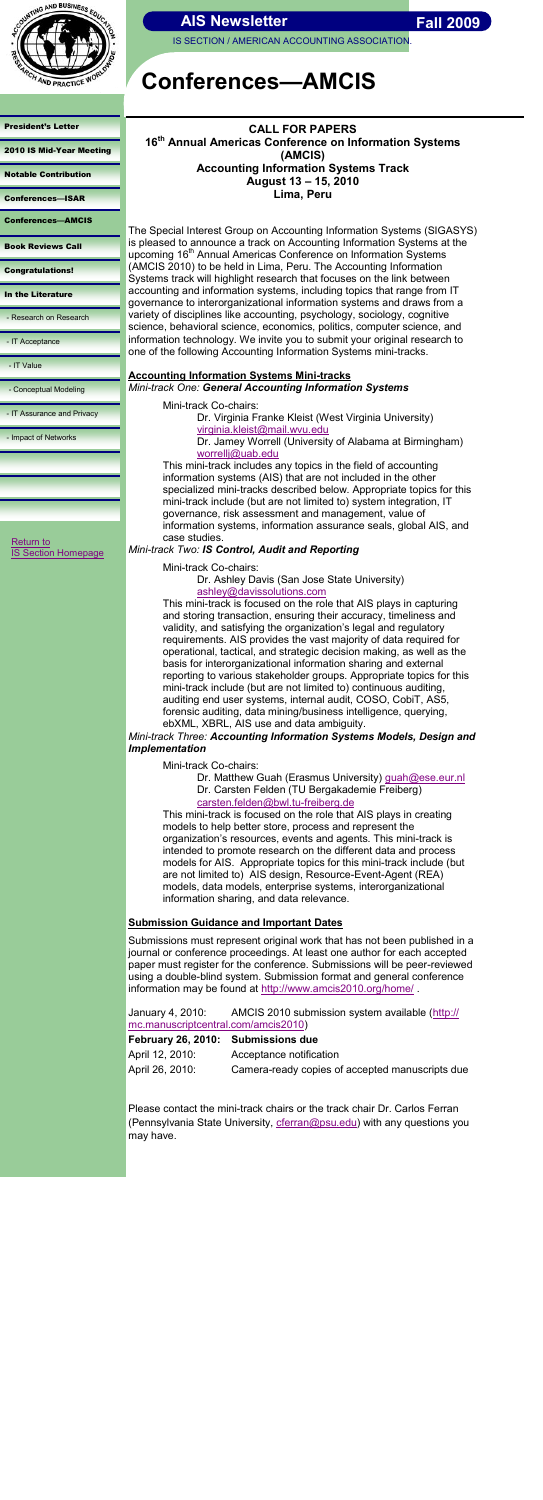

IS SECTION / AMERICAN ACCOUNTING ASSOCIATION.

[President's Letter](#page-0-0) 

[2009 IS Mid-Year Meeting](#page-1-0)

[Notable Contribution](#page-2-0)

[Conferences](#page-3-0)—ISAR

[Conferences](#page-4-0)—AMCIS Book Reviews Call

The IS section seeks book reviews for publication in *Journal of Information Systems* (JIS). If you are interested in contributing, please contact Rob Pinsker at [rpinsker@odu.edu.](mailto:rpinsker@odu.edu)

[Congratulations!](#page-6-0)

[In the Literature](#page-7-0)

- [Research on Research](#page-8-0)

- [IT Acceptance](#page-9-0)

- [IT Value](#page-10-0)

- [Conceptual Modeling](#page-11-0)

Return to [IS Section Homepage](http://aaahq.org/infosys/index.html)

<span id="page-5-0"></span>

- [IT Assurance and Privacy](#page-12-0)

- [Impact of Networks](#page-13-0)

# **Book Reviews Call**

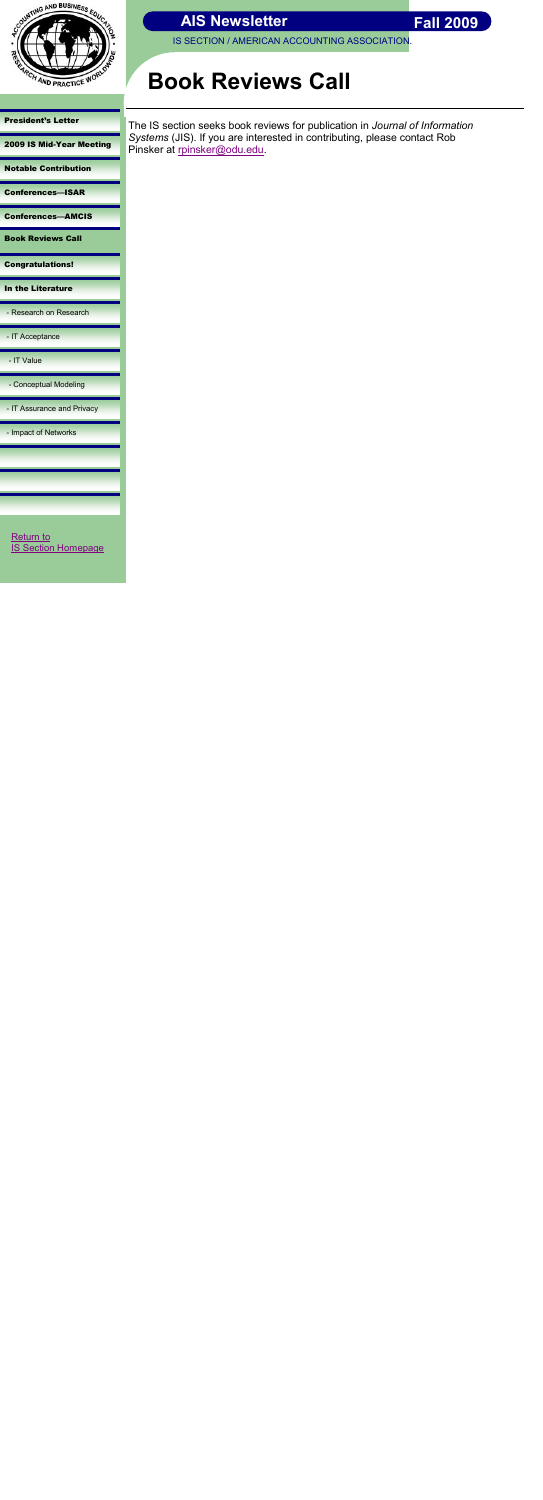

IS SECTION / AMERICAN ACCOUNTING ASSOCIATION

[President's Letter](#page-0-0) 

[2009 IS Mid-Year Meeting](#page-1-0)

[Notable Contribution](#page-2-0)

[Conferences](#page-3-0)—ISAR

[Conferences](#page-4-0)—AMCIS

[Book Reviews Call](#page-5-0)

Congratulations!

[In the Literature](#page-7-0)

Dr. Murphy Smith, long-time IS Section member and accounting professor at Texas A&M University's Mays Business School, was presented the Outstanding Researcher Award by the American Accounting Association Strategic and Emerging Technologies Section at its annual meeting in New York City in August 2009. As stated on the award, Smith was recognized "for his extraordinary academic achievements and leadership in research."

- [Research on Research](#page-8-0)

- [IT Acceptance](#page-9-0)

- [IT Value](#page-10-0)

- [Conceptual Modeling](#page-11-0)

- [IT Assurance and Privacy](#page-12-0)

- [Impact of Networks](#page-13-0)

[Return to](http://aaahq.org/infosys/index.html) **Return to COVID-2018** Melbourne. **[IS Section Homepage](http://aaahq.org/infosys/index.html)** 

<span id="page-6-0"></span>

# **Congratulations!**

## **Long-Time IS Section Member Honored with Outstanding Researcher Award**

During his academic career Smith has taught classes at the bachelors, masters, and doctoral level. Smith is ranked in the top one percent of U.S. accounting faculty according to number of articles published in leading accounting journals and ranked second for total articles published regarding accounting information systems. His work has been cited in various news media, including *Fortune*, *USA Today* and *The Wall Street Journal*. Regarding information technology, Smith says, "Technology continues advancing. To succeed, businesses must identify and apply new technologies that benefit their operations."

Smith's research examines topics such as Internet financial reporting, cybercrime, disaster recovery planning, and XBRL, an Internet based document language that has been adapted for business and financial reporting purposes. Smith says: "XBRL in conjunction with the worldwide movement toward International Financial Reporting Standards is expected to yield a powerful synergy that will facilitate a better quality of financial reporting around the globe." Smith has given a number of keynote addresses on International Financial Reporting Standards at academic and professional accounting conferences, including the fall 2008 Council Meeting of the American Institute of CPAs.

Photo: Dr. Murphy Smith (left) receives the Outstanding Researcher Award from Dr. Stewart Leech, Professorial Fellow of the Department of Accounting and Business Information Systems at the University of

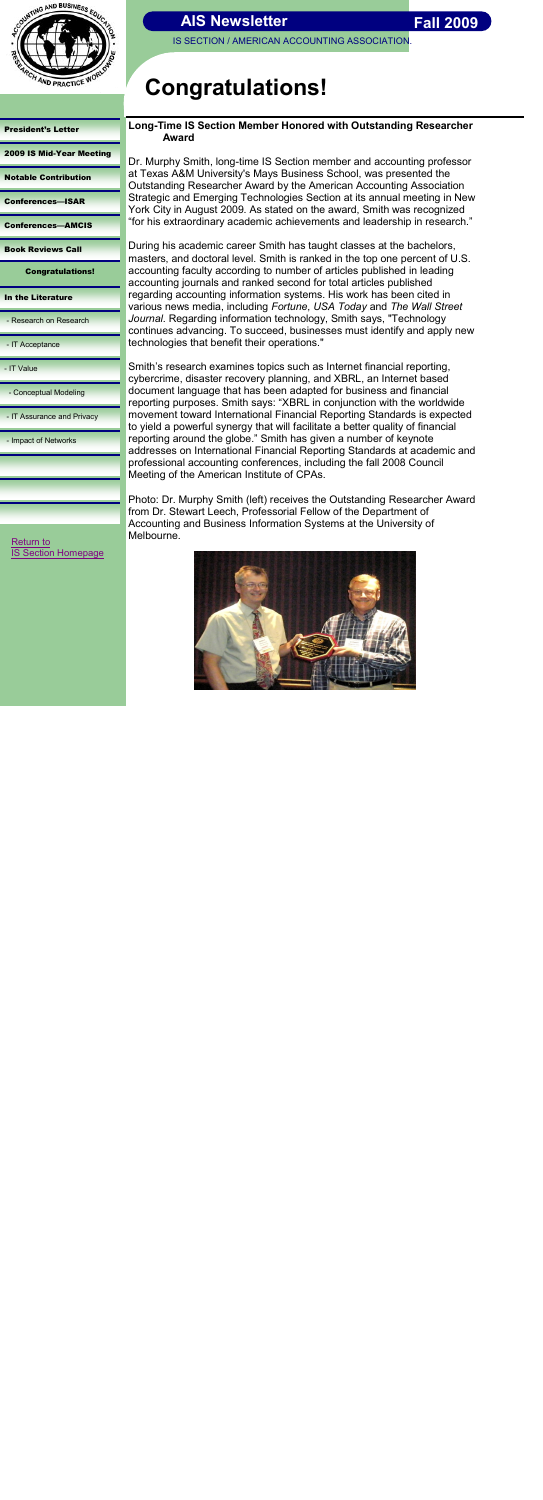

[President's Letter](#page-0-0) 

[2010 IS Mid-Year Meeting](#page-1-0)

[Notable Contribution](#page-2-0)

[Conferences](#page-3-0)—ISAR

[Conferences](#page-4-0)—AMCIS

[Book Reviews Call](#page-5-0)

[Congratulations!](#page-6-0)

[Return to](http://aaahq.org/infosys/index.html)  **Section Homepage** 

In the Literature

- [Research on Research](#page-8-0)

- [IT Acceptance](#page-9-0)

- [IT Value](#page-10-0)

- [Conceptual Modeling](#page-11-0)

- [IT Assurance and Privacy](#page-12-0)

- [Impact of Networks](#page-13-0)

# **In the Literature ~ Juan Manuel Sanchez**

I hope this e-mails finds everyone doing well this fall!

I decided to keep the existing format largely unchanged as most of you may have already grown into it. I made one minor change. Given the growing interest in the impact of economic (social) networks, I added a category reviewing a few papers on this area.

As in previous columns, the focus was on the information systems literature as most of you may be aware of what's going on in the accounting literature. The papers are categorized within topical areas (e.g., Research on Research, Business Value of IT) you may already be familiar with.

Thank you very much for the honor of serving the IS Section!

Juan Manuel Sanchez

<span id="page-7-0"></span>

 **Fall 2009**

IS SECTION / AMERICAN ACCOUNTING ASSOCIATION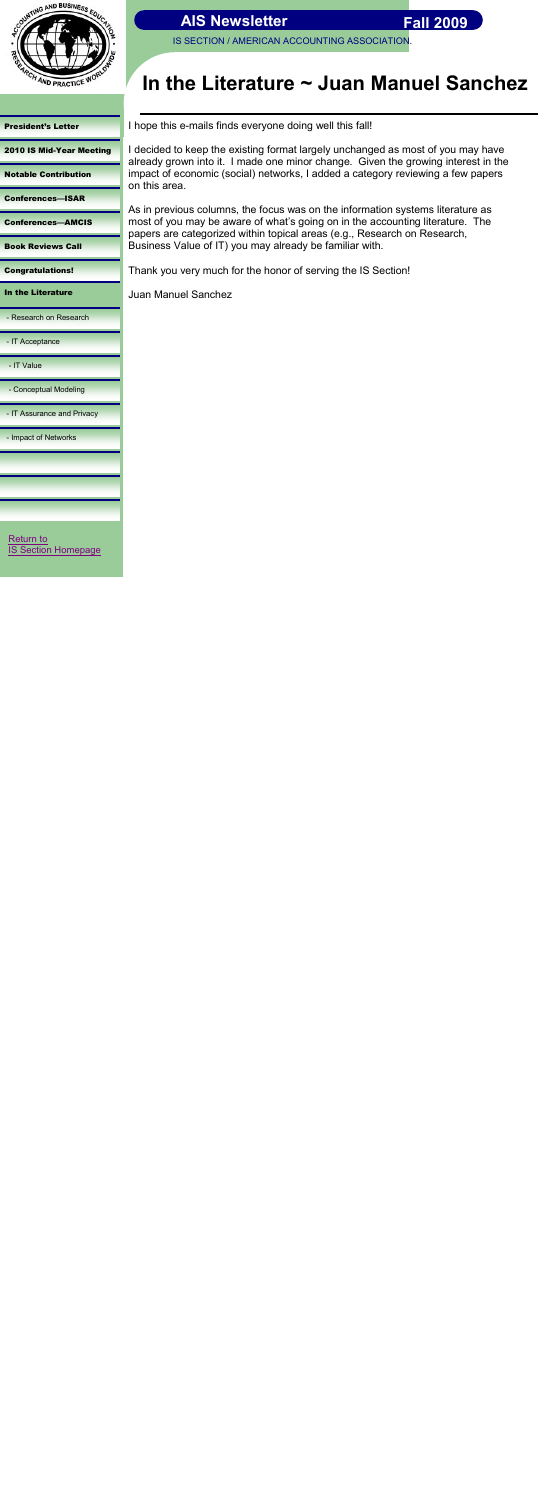

IS SECTION / AMERICAN ACCOUNTING ASSOCIATION

[President's Letter](#page-0-0) 

[2010 IS Mid-Year Meeting](#page-1-0)

[Notable Contribution](#page-2-0)

[Conferences](#page-3-0)—ISAR

[Conferences](#page-4-0)—AMCIS

[Book Reviews Call](#page-5-0)

[Congratulations!](#page-6-0)

[In the Literature](#page-7-0)

- Research on Research

- [IT Acceptance](#page-9-0)

- [IT Value](#page-10-0)

- [Conceptual Modeling](#page-11-0)

- [IT Assurance and Privacy](#page-12-0)

- [Impact of Networks](#page-13-0)

# **In the Literature: Research on Research**

# **WHY TOP JOURNALS ACCEPT YOUR PAPER**

Detmar, Straub. *MIS Quarterly,* Sep2009, Vol. 33 Issue 3, piii-x, 8p

**ABSTRACT:** The author discusses his opinion on a study in 1994 that focused on the criteria for high quality research in management information systems and on why some research papers pass the review process for publication. Concepts such as the marketing of innovative products, the science paradigm, and the use of popular topics or themes in research are mentioned, as well as the development of a manuscript for submission to a high-tier journal.

[Return to](http://aaahq.org/infosys/index.html)  [IS Section Homepage](http://aaahq.org/infosys/index.html)

<span id="page-8-0"></span>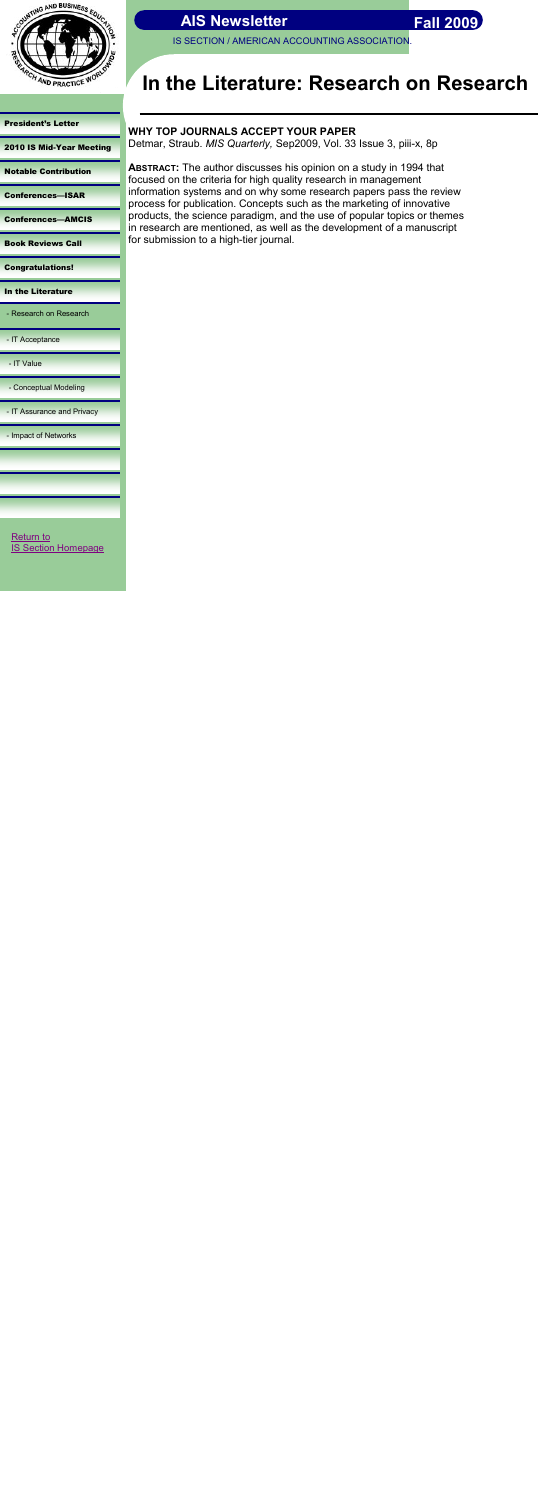IS SECTION / AMERICAN ACCOUNTING ASSOCIATION



[President's Letter](#page-0-0) 

[2010 IS Mid-Year Meeting](#page-1-0)

[Notable Contribution](#page-2-0)

[Conferences](#page-3-0)—ISAR

[Conferences](#page-4-0)—AMCIS

[Book Reviews Call](#page-5-0)

[Congratulations!](#page-6-0)

[In the Literature](#page-7-0)

- [Research on Research](#page-8-0)

- IT Acceptance

- [IT Value](#page-10-0)

- [Conceptual Modeling](#page-11-0)

- [IT Assurance and Privacy](#page-12-0)

- [Impact of Networks](#page-13-0)

# **In the Literature—Research on User Participation/Acceptance of IT**

# **OFFSHORE INFORMATION SYSTEMS PROJECT SUCCESS: THE ROLE OF SOCIAL EMBEDDEDNESS AND CULTURAL CHARACTERISTICS**

Rai, Arun, Maruping, Likoebe M., Venkatesh, Viswanath. *MIS Quarterly***,** Sep2009, Vol. 33 Issue 3, p617-A7, 32p.

[Return to](http://aaahq.org/infosys/index.html)  **[IS Section Homepage](http://aaahq.org/infosys/index.html)**  **ABSTRACT**: Agency theory has served as a key basis for identifying drivers of offshore information system project success. Consequently, the role of relational factors in driving project success has been overlooked in this literature. In this paper, we address this gap by integrating the social embeddedness perspective and the culture literature to theorize how and why relational factors affect the success of offshore IS projects that are strategic in nature. We identify organizational and interpersonal cultural differences as critical success factors in this context. Using data from a longitudinal field study of 155 offshore IS projects managed by 22 project leaders, we found evidence of a relationship between hypothesized relational factors and two measures of offshore IS project success namely, project cost overruns and client satisfaction—over and above the effects of project characteristics and agency factors. Specifically, we found that information exchange, joint problem solving, and trust reduce project cost overruns and improve client satisfaction. We also found a relationship between cultural differences at the organizational and team level, and offshore IS project success. The model explained 40 percent and 41 percent of the variance in project cost overruns and client satisfaction, respectively, for projects with a client representative. For projects with no client representative, the model explained 35 percent and 37 percent of the variance in project cost overruns and client satisfaction, respectively. Collectively, the results have important theoretical and practical implications for how client- vendor relationships should be managed when partnering with offshore firms and designing offshore IS project teams.

<span id="page-9-0"></span>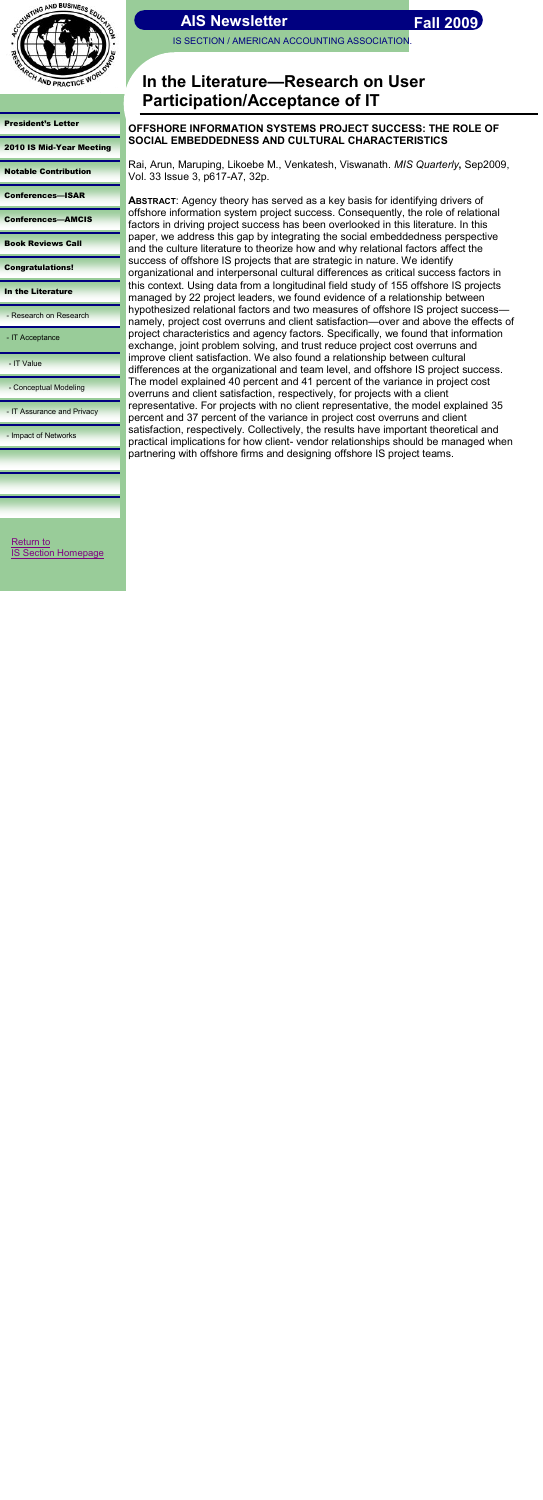IS SECTION / AMERICAN ACCOUNTING ASSOCIATION



[President's Letter](#page-0-0) 

| <b>2010 IS Mid-Year Meeting</b> |  |
|---------------------------------|--|
|---------------------------------|--|

[Notable Contribution](#page-2-0)

[Conferences](#page-3-0)—ISAR

[Conferences](#page-4-0)—AMCIS

[Book Reviews Call](#page-5-0)

[Congratulations!](#page-6-0)

[In the Literature](#page-7-0)

- [Research on Research](#page-8-0)

- [IT Acceptance](#page-9-0)

- IT Value

- [Conceptual Modeling](#page-11-0)

- [IT Assurance and Privacy](#page-12-0)

- [Impact of Networks](#page-13-0)

# **In the Literature : Research on Determining IT Value**

### **FUTURE PROFITABILITY, OPERATING CASH FLOWS, AND MARKET VALUATIONS ASSOCIATED WITH OFFSHORING ARRANGEMENTS OF TECHNOLOGY JOBS**

Kimberly Dunn, Mark Kohlbeck, Matthew, Magilke. *Journal of Information Systems*; Fall2009, Vol. 23 Issue 2, p25-47, 23p

**ABSTRACT.** We investigate profitability, operating cash flows, and value relevance associated with offshoring arrangements of technology-oriented jobs. Offshoring is the business practice of moving substantial portions of a firm's business operations (and jobs) to another country usually to take advantage of lower labor costs or other production factors in developing countries. Offshoring carries social costs as local jobs are lost which may limit realization of benefits. We find that firms that offshore technologyoriented jobs report greater earnings and operating cash flows following an offshoring event as the relative size of the offshoring arrangement increases. Consistent with these results, the market only values offshoring beyond the impact recognized in the financial statements for larger offshoring arrangements. A valuation discount actually exists for smaller offshoring arrangements suggesting either (1) costs exceed potential benefits or (2) the perception that benefits are only realized through economies of scale. We document both benefits and costs that are important for those firms considering offshoring arrangements and their stakeholders.

#### **INVESTMENTS IN INFORMATION TECHNOLOGY: INDIRECT EFFECTS AND INFORMATION TECHNOLOGY INTENSITY**

Neerah Mittal, Barrie R. Nault. *Information Systems Research*. Linthicum. Mar 2009. Vol 20, Iss. 1, pg 140, 16 pgs.

[Return to](http://aaahq.org/infosys/index.html)  **[IS Section Homepage](http://aaahq.org/infosys/index.html)**  **ABSTRACT:** Many studies measure the value of information technology (IT) by focusing on how much value is added rather than on the mechanisms that drive value addition. We argue that value from IT arises not only directly through changes in the factor input mix but also indirectly through IT-enabled augmentation of non-IT inputs and changes in the underlying production technology. We develop an augmented form of the Cobb-Douglas production function to separate and measure different productivity -enhancing effects of IT. Using industry-level data from the manufacturing sector, we find evidence that both direct and indirect effects of IT are significant. Partitioning industries into IT-intensive and non-IT-intensive, we find that the indirect effects of IT predominate in the IT-intensive sector. In contrast, the direct effects of IT predominate in the non-IT intensive sector. These results indicate structural differences in the role of IT in production between industries that are IT-intensive and those that are not. The implication for decision-makers is that for IT-intensive industries the gains from IT come primarily through indirect effects such as the augmentation of non-IT capital and labor.

## **THE VALUE TO THE CUSTOMER OF RFID IN SERVICE APPLICATIONS**

<span id="page-10-0"></span>Heim, Gregory R., Wentworth Jr., William R., Peng, Xiaosong (David), *Decision Sciences*; Aug2009, Vol. 40 Issue 3, p477-512, 36p

**ABSTRACT:** This article examines how customer value may be affected by deploying radio frequency identification (RFID) technologies within service environments. Business articles promote operational cost savings and improved inventory management as key benefits of deploying RFID. In response, service firms are using RFID to reengineer service transactions and customer touchpoints. Customers may view these RFID applications to offer both benefits and drawbacks. This article demonstrates that individuals will recognize far more value from RFID service applications than just cost savings and inventory availability. The article analyzes qualitative survey responses on the value gained from RFID to identify a broad list of value objectives—benefits and drawbacks—associated with RFID service applications. The article contributes to academic literature by providing salient value dimensions for return on investment models of service RFID applications and for future empirical analyses of means-ends and value-profit chain models. Managers can use the list of dimensions to develop rich business cases for evaluating the benefits and costs from enhancing service operations with RFID. The identified drawbacks also provide managers with a resource for understanding potential risks of RFID applications.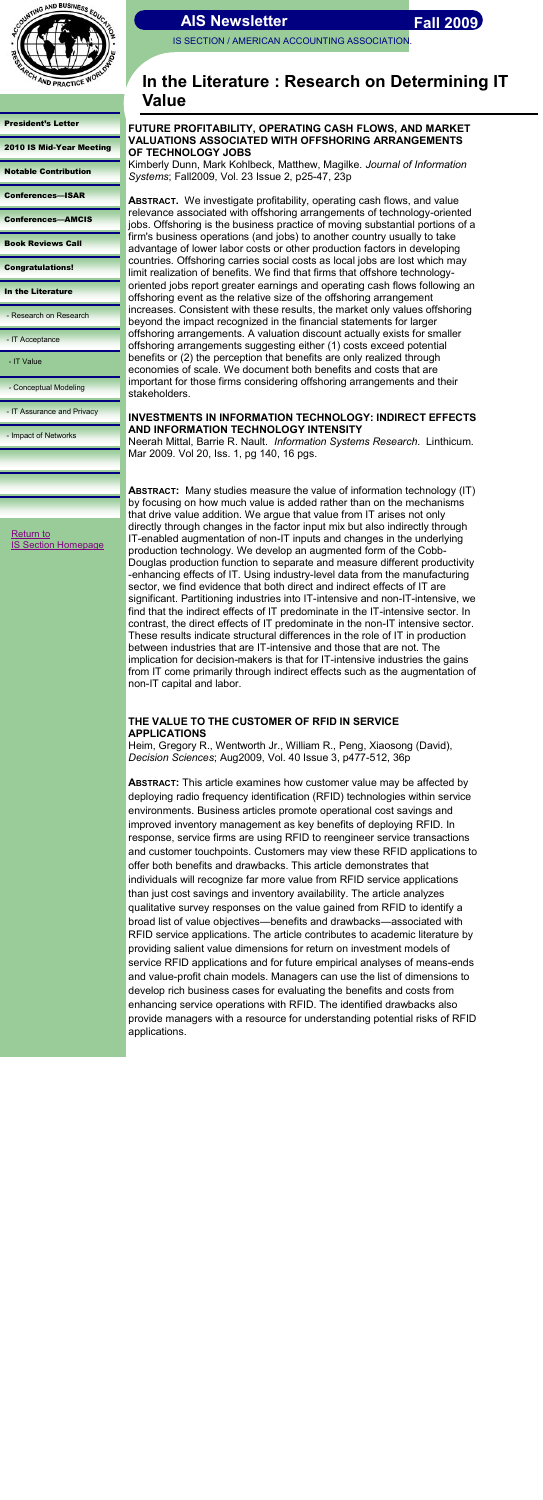

IS SECTION / AMERICAN ACCOUNTING ASSOCIATION.

[President's Letter](#page-0-0) 

[2010 IS Mid-Year Meeting](#page-1-0)

[Notable Contribution](#page-2-0)

[Conferences](#page-3-0)—ISAR

[Conferences](#page-4-0)—AMCIS

[Book Reviews Call](#page-5-0)

[Congratulations!](#page-6-0)

[In the Literature](#page-7-0)

- [Research on Research](#page-8-0)

- [IT Acceptance](#page-9-0)

- [IT Value](#page-10-0)

- Conceptual Modeling

- [IT Assurance and Privacy](#page-12-0)

- [Impact of Networks](#page-13-0)

# **In the Literature : Research on Conceptual Modeling**

## **ITHE BRAIN AS THE ORIGINAL ACCOUNTING INSTITUTION**

John Dickhaut. *The Accounting Review.* American Accounting Association: Nov 2009. Vol 84, No. 6; pp. 1703-1712.

[Return to](http://aaahq.org/infosys/index.html)  **[IS Section Homepage](http://aaahq.org/infosys/index.html)**  **ABSTRACT:** The evolved brain neuronally processed information on human interaction long before the development of formal accounting institutions. Could the neuronal processes represent the underpinnings of the accounting principles that exist today? This question is pursued several ways: first as an examination of parallel structures that exist between the brain and accounting principles, second as an explanation of why such parallels might exist, and third as an explicit description of a paradigm that shows how the benefits of an accounting procedure can emerge in an experiment.

<span id="page-11-0"></span>

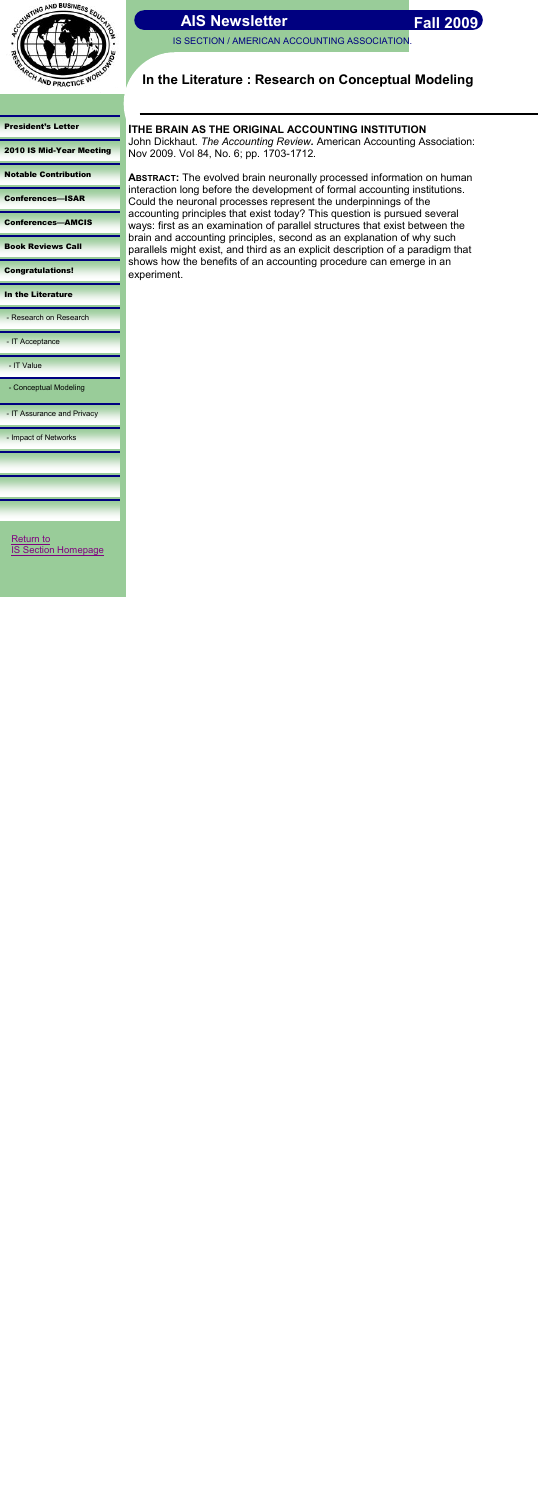IS SECTION / AMERICAN ACCOUNTING ASSOCIATION.



## [President's Letter](#page-0-0)

[2010 IS Mid-Year Meeting](#page-1-0)

[Notable Contribution](#page-2-0)

[Conferences](#page-3-0)—ISAR

[Conferences](#page-4-0)—AMCIS

[Book Reviews Call](#page-5-0)

[Congratulations!](#page-6-0)

[In the Literature](#page-7-0)

- [Research on Research](#page-8-0)

- [IT Acceptance](#page-9-0)

- [IT Value](#page-10-0)

- [Conceptual Modeling](#page-11-0)

- IT Assurance and Privacy

- [Impact of Networks](#page-13-0)

# **In the Literature : Research on IT Assurance and Privacy**

## **CONCEDE OR DENY: DO MANAGEMENT PERSUASION TACTICS AFFECT AUDITOR EVALUATION OF INTERNAL CONTROL DEVIATIONS**

Christopher J. Wolfe, Elaine G. Mauldin, Michelle Chandler Diaz. *The Accounting Review* American Accounting Association: Nov 2009. Vol 84, No. 6; pp. 2013-2037.

**ABSTRACT:** In an internal control audit, the consequences and assessment subjectivity of control problems motivate managers to try to persuade auditors to lower the assessed severity of an observed control deviation. We report an experiment in which 106 audit seniors evaluate either information technology (IT) or manual control deviations that are potentially indicative of significant deficiencies, after exposure to persuasion tactics based in either concession or denial. For IT control deviations, we find that auditors assess the significance of deficiency lower and the perceived adequacy of management's explanation higher for concessions than for denials. For manual control deviations, we find no differences between concessions and denials. Our results provide evidence of a systematic bias in auditor judgment and indicate a rationale for the ubiquity of management persuasion attempts around control deviations—sometimes they work.

[Return to](http://aaahq.org/infosys/index.html)  **Section Homepage** 

## **EXAMINING THE POTENTIAL BENEFITS OF INTERNAL CONTROL MONITORING TECHNOLOGY**

Masli Adi, Gary Peters, Vernon Richardson, Juan Manuel Sanchez, Forthcoming at *The Accounting Review.*

**ABSTRACT:** We analyze the potential benefits that firms can realize from implementing technology specifically aimed at monitoring the effectiveness of their internal control systems. The Committee of Sponsoring Organizations of the Treadway Commission asserts that effective internal control monitoring should enhance the efficiency of internal control processes, and in turn, the assurance over such processes (COSO 2009a). We develop hypotheses to test the realization of these potential benefits. Specifically, we identify a sample of firms that implemented internal control monitoring technology in response to the internal control requirements of the Sarbanes-Oxley Act. Consistent with our hypotheses, we document that the implementation of internal control monitoring technology is associated with lower likelihood of material weaknesses, smaller increases in audit fees, and smaller increases in audit delays during the post-SOX time period. We discuss the potential implications of our findings for research related to continuous monitoring, client-provided assurance assistance, and information technology governance.

<span id="page-12-0"></span>